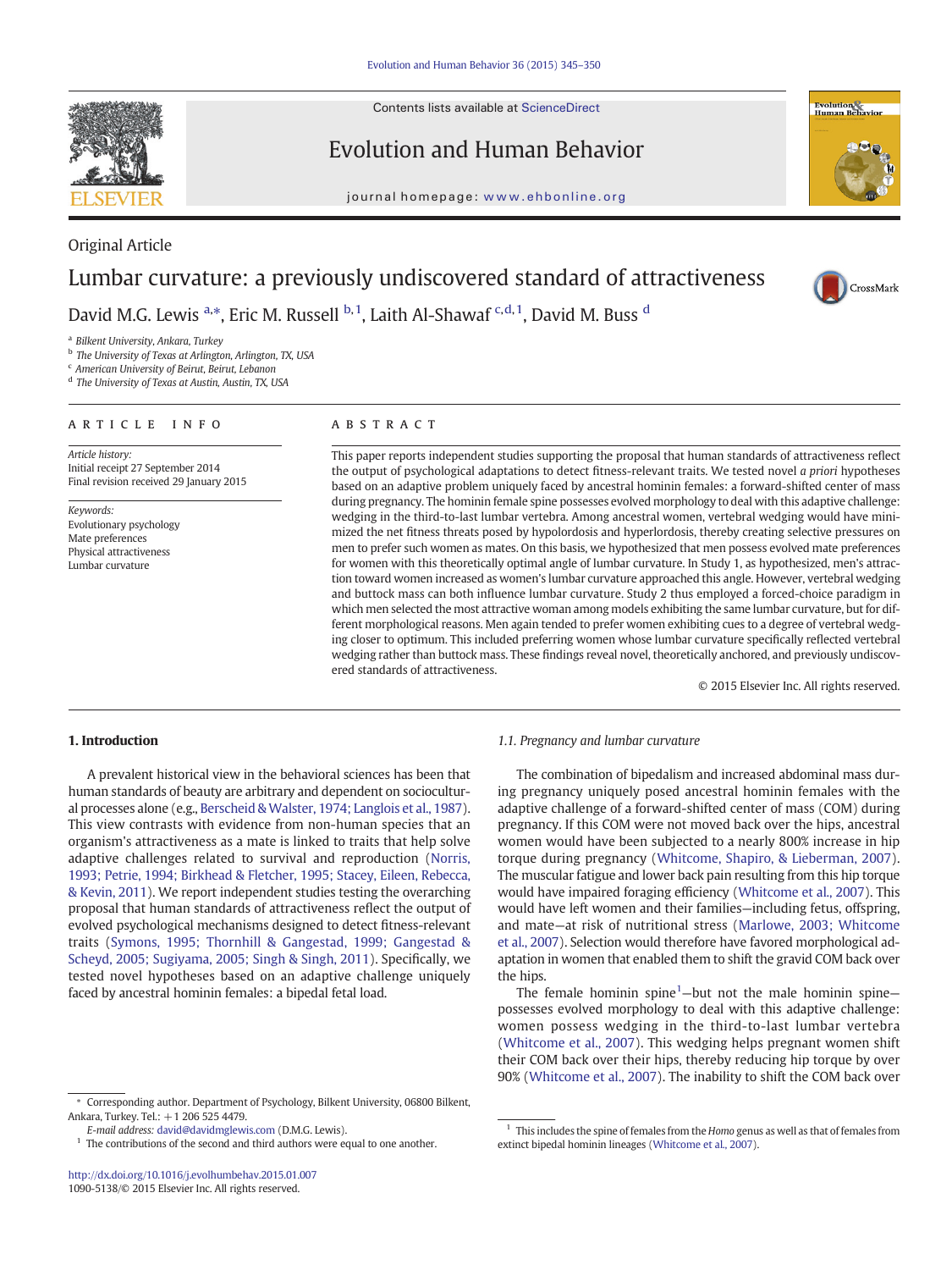



Fig. 1. A woman with (a) less vertebral wedging at the third-to-last lumbar vertebra (modal L3 depicted), and (b) greater wedging, resulting in a more acute angle of lumbar curvature.

the hip joints, on the other hand, results in sustained contraction of the lower back muscles, which increases risk of fatigue and injury [\(White &](#page-5-0) [Punjabi, 1990\)](#page-5-0).

Indeed, insufficient lumbar curvature (hypolordosis) is associated with lower back pain [\(Rath & Rath, 1997\)](#page-5-0), but so is excessive lumbar curvature (hyperlordosis; [Christie, Kumar, & Warren, 1995; Magnora,](#page-5-0) [1975](#page-5-0)). These countervailing forces would have resulted in stabilizing selection on ancestral women's spines. Selection would have favored vertebrae in women that were (1) sufficiently wedged to center the gravid COM back over the hips, but nonetheless (2) provided sufficient skeletal reinforcement to prevent hyperlordosis, fatigue, and spinal injury ([White & Punjabi, 1990; Whitcome et al., 2007](#page-5-0)).

#### 1.2. Women's lumbar curvature and male mating psychology

The fitness benefits experienced by ancestral women with a beneficial intermediate degree of lumbar wedging between hypolordosis and hyperlordosis would have created the background selective conditions for the evolution of a male mate preference for such women. Men who preferred and selected these women as mates would have gained several key fitness benefits, including having a mate who was less vulnerable to spinal injuries, better at foraging during pregnancy, and better able to sustain multiple pregnancies without debilitating injury. On this basis, we advance the hypothesis that selection fashioned psychological adaptations in men to detect cues to lumbar vertebral wedging in women and regulate mating attraction accordingly.

Ancestral men could not have directly observed potential mates' vertebrae, so their detection of vertebral wedging had to be based on observable cues. One cue to lumbar vertebral wedging is the curvature of the lower back [\(George, Hicks, Nevitt, Cauley, & Vogt, 2003\)](#page-5-0).Wedging in the lumbar vertebrae extends the tailbone relative to the rest of the spine, resulting in a more acute angle between the thoracic back and buttocks (see Fig.  $1$ ).<sup>2</sup>

We therefore advanced the hypothesis that men possess evolved mate preferences for lumbar curvature in women. Because the theoretically optimal degree of vertebral wedging for women is one that minimizes the net fitness threats posed by hypolordosis and hyperlordosis, we hypothesized that men should possess an evolved preference for women with an angle of lumbar curvature maximally distant from these countervailing threats, which orthopedic medical literature indicates is approximately 45.5° (see [Fernand & Fox, 1985](#page-5-0)).

# 2. Study 1: lumbar curvature and attractiveness

Men rated the attractiveness of female models varying in lumbar curvature. Unlike previous research, we used profile rather than frontal images; the latter cannot capture important cues available only from alternative perspectives [\(Marlowe, Apicella, & Reed, 2005\)](#page-5-0), such as lumbar curvature from the side. Consequently, the current studies are (1) among the few to employ non-frontal views, and (2) the first to assess the influence of lumbar curvature on physical attractiveness.

# 2.1. Method

#### 2.1.1. Participants

One hundred two men ( $M_{\text{age}} = 19.00$  years,  $SD_{\text{age}} = 2.41$ , age range: 17–34 years) were recruited from the psychology subject pool at The University of Texas at Austin. Participants received course credit for participation.

### 2.1.2. Photographic stimuli and attractive ratings

Fifteen images were generated in Adobe Photoshop by manipulating the angle of lumbar curvature of female targets. For each target, we generated five morphs of varying angles of lumbar curvature (see [Fig. 2](#page-2-0)). These stimuli captured the naturally occurring range of lumbar curvature in the population (stimuli range: 14–69°; see [Fernand & Fox,](#page-5-0) [1985\)](#page-5-0). The targets' lumbar curvature was the sole variable that we manipulated.

All morphs were presented in random order to participants, who rated the attractiveness of each morph on a 10-point scale  $(1 = e<sub>x</sub>$ tremely unattractive,  $10 =$  extremely attractive).

#### 2.2. Results

# 2.2.1. Statistical analysis

Because each participant rated the attractiveness of multiple morphs of each target, we tested the relationship between lumbar curvature and attractiveness via hierarchical linear modeling (HLM). Attractiveness ratings were clustered by participant-target combination to control for baseline differences in participants' perceptions of the targets' attractiveness. Controlling for between-target differences in attractiveness eliminated between-target influences on attractiveness (facial appearance, clothing, etc.), thereby isolating the relationship between lumbar curvature and attractiveness.

#### 2.2.2. Lumbar curvature and attractiveness

To test the relationship between women's lumbar curvature and attractiveness, we fitted three different models: (1) a simple linear relationship, (2) a curvilinear relationship with an unspecified inflection point, and (3) an inverse linear relationship between women's attractiveness and their lumbar deviation from the hypothesized optimum of 45.5°. Model 1 differs from model 3 in that model 1 posits that increases in lumbar curvature above the hypothesized optimum are associated with further increases in attractiveness, whereas model 3 proposes that further increases above this angle are associated with decreased attractiveness as women's spines approach hyperlordosis. Although both model 2 and model 3 are consistent with an evolutionary history of stabilizing selection, model 3 more directly reflects the idea that men possess an evolved mate preference specifically for the angle

 $2$  Consistent with this, the sex difference in vertebral wedging is associated with a sex difference in external lumbar curvature [\(Fernand & Fox, 1985](#page-5-0); women: mean = 47.19°, men: mean =  $43.25^{\circ}$ , Cohen's  $d = .35$ ).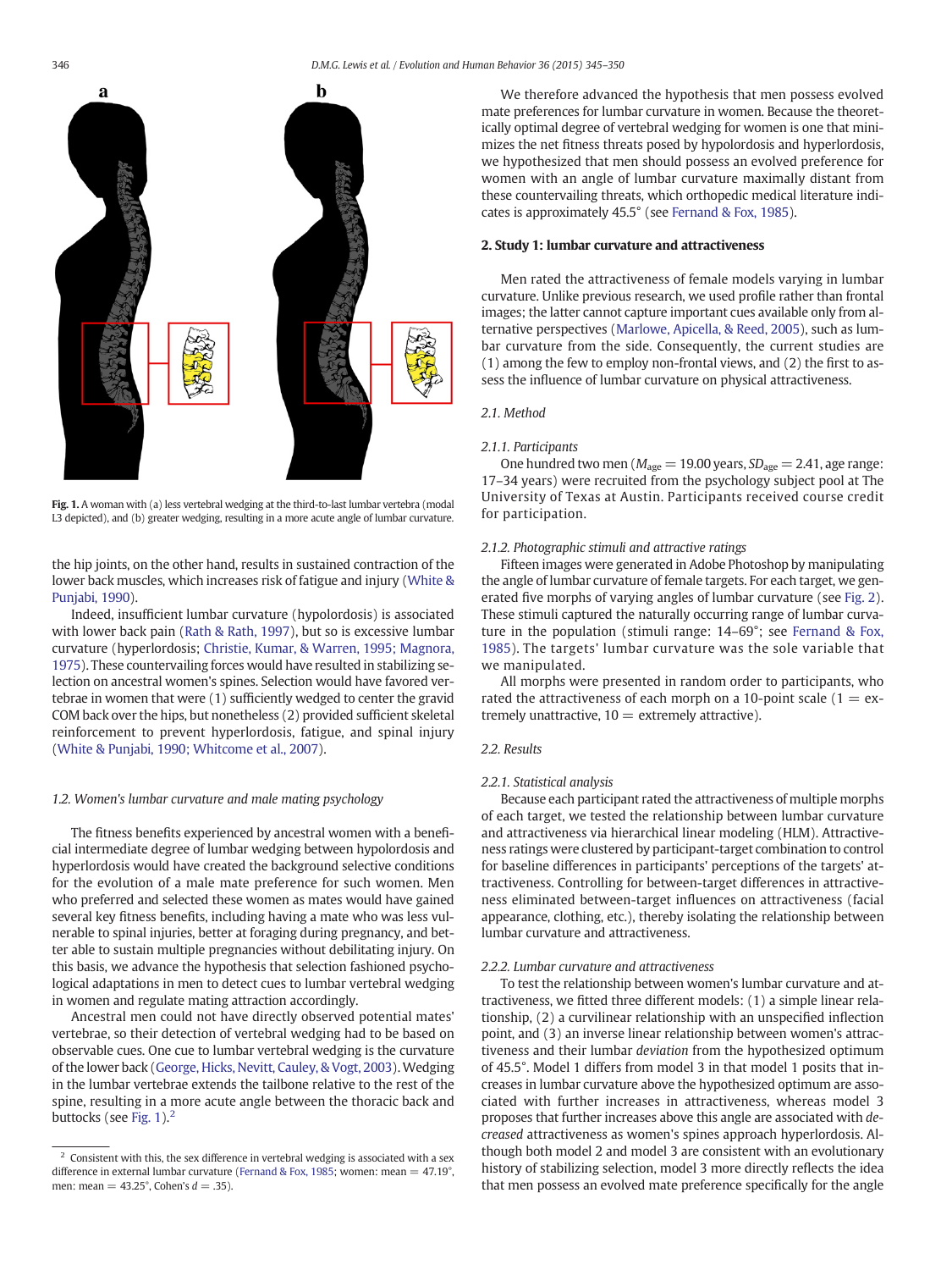<span id="page-2-0"></span>

Fig. 2. Schematic of a complete series of stimuli.



Fig. 3. The relationship between women's lumbar curvature and physical attractiveness. Dots represent mean attractiveness ratings for each morph of each model. Lines indicate model-predicted values.

of lumbar curvature maximally distant from the countervailing threats of hypolordosis and hyperlordosis.<sup>3</sup>

Among these three models, model 3 best fits the relationship between women's lumbar curvature and attractiveness (residual variances: model  $1 = 1.80$ , model  $2 = 1.62$ , model  $3 = 1.59$ ). Precisely as hypothesized, women's attractiveness increased as their lumbar curvature approached the proposed theoretically optimal angle,  $\beta = -.48$ ,  $SE = .01$ ,  $p < .0001$ (see Fig. 3).

# 2.3. Discussion

These data support the hypothesis that men possess an evolved mate preference for angles of lumbar curvature that facilitate the solution of the female-specific adaptive challenge of a bipedal fetal load. Precisely as hypothesized, women's attractiveness peaked at a theoretically optimal angle maximally distant from the adaptive problems of insufficient and excessive lumbar curvature.

Establishing the importance of lumbar curvature does not demonstrate, however, that this preference is specifically for cues to vertebral wedging. Both vertebral wedging and buttock mass can influence the external angle formed between the buttocks and thoracic spine—the clinical definition of lumbar curvature (see [George et al., 2003](#page-5-0)). We therefore conducted a second study to discriminate between these two alternatives: does men's preference for lumbar curvature reflect a preference for cues to vertebral wedging, or can it be attributed to a preference for buttock mass?

# 3. Study 2: a preference for cues to vertebral wedging or buttock mass?

In Study 2, participants viewed photographic arrays depicting multiple morphs of individual female targets. Within each array, all morphs exhibited identical buttock protrusion, but this resulted from (a) vertebral wedging in one morph, and (b) buttock mass in the others.

Participants selected the most attractive morph within each array. This forced-choice procedure enabled a direct test of whether men's preference for female lumbar curvature is driven by a preference for cues to vertebral wedging or by a preference for buttock mass (e.g., [Brown & Konner, 1987](#page-5-0)).

#### 3.1. Method

#### 3.1.1. Participants

Two hundred two men ( $M_{\text{age}} = 18.80$  years,  $SD_{\text{age}} = 1.50$ , age range: 17–33) were recruited from the psychology subject pool at The University of Texas at Austin. Participants were granted course credit for their participation.

#### 3.1.2. Image arrays

Participants were presented with 12 photographic arrays, each of which consisted of three morphs of a single female target. Within each array, all three morphs exhibited identical protrusion of the buttocks, but for different morphological reasons (see [Fig. 4](#page-3-0)). The buttock protrusion of the first two morphs resulted from buttock mass. The first morph exhibited a distribution of buttock mass associated with physical fitness. The second morph exhibited a distribution of buttock mass associated with deposition of adipose tissue around the hips, a cue to fertility in women [\(de Ridder et al., 1990; Jasienska, Ziomkiewicz, Ellison, Lipson,](#page-5-0) [& Thune, 2004](#page-5-0)). The buttock protrusion of the third morph, however, reflected lumbar vertebral wedging.

The physical fitness and vertebral wedging morphs within a given array also exhibited an identical angle between the thoracic spine and buttocks. That is, within a given array, these morphs exhibited the same external lumbar curvature.

Controlling for these attributes among the morphs was a key feature of study design. Because all three morphs within each array exhibited

Implicit in this model is the assumption that the fitness costs of hypolordosis and hyperlordosis are roughly equivalent. Although the exact probabilistic fitness costs may not be strictly identical, this model represents a reasonable operationalization of the central hypothesis.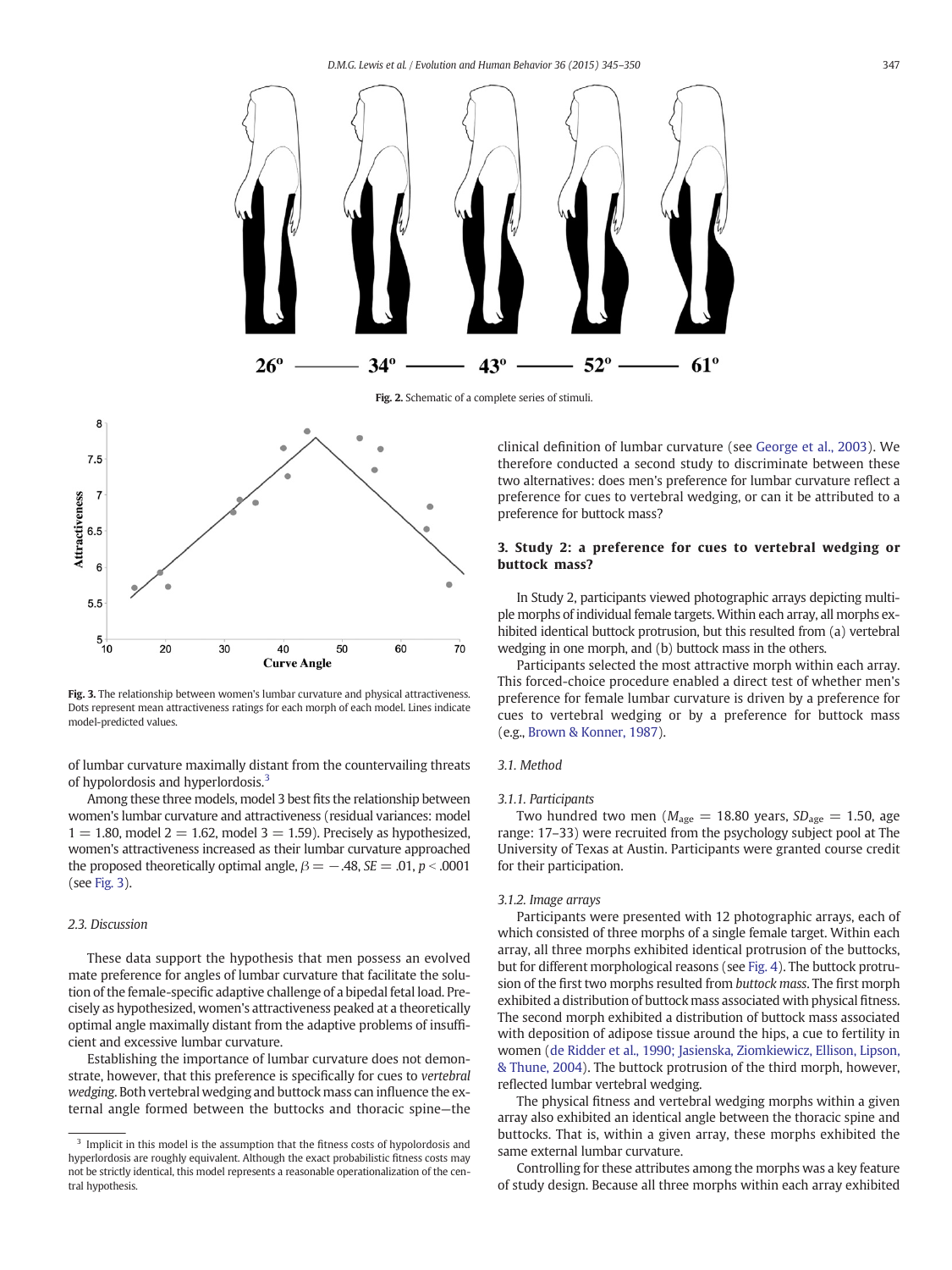<span id="page-3-0"></span>

Fig. 4. Buttock protrusion associated with (a) gluteal development indicating physical fitness, (b) adipose tissue deposition, and (c) vertebral wedging. Notes: All women exhibit identical buttock protrusion. Women (a) and (c) also exhibit an identical angle between the thoracic spine and buttocks (i.e., lumbar curvature).

the same protrusion of the buttocks, any differences in attractiveness between morphs could not be attributable to buttock protrusion. Further, because the physical fitness and vertebral wedging morphs within a given array possessed the exact same angle of external lumbar curvature, any differences in attractiveness between these morphs could not be attributable to curvature angle per se, but rather must be due to the underlying morphological cause (buttock mass vs. vertebral wedging).

We generated and tested arrays at four different levels of buttock protrusion (conditions 1–4). In all arrays in all conditions, the morphs described above exhibited the exact same angle of external lumbar curvature. In some conditions, this angle was below optimum; in condition 1, it was over 9° below optimum, and in condition 2 it was approximately 4.5° above optimum. Paralleling this structure, in condition 3 this angle was approximately 4.5° above optimum, and in condition 4 it was approximately 9° above optimum. This enabled us to test the hypothesized preference for cues to vertebral wedging at angles of external lumbar curvature both above and below the hypothesized optimum.

Our hypothesis that men have an evolved preference for cues to an optimal, intermediate degree of vertebral wedging leads to the following predictions. First, when women exhibit a degree of lumbar curvature that is below the optimum, men should prefer the woman for whom this angle results from vertebral wedging over a woman for whom this angle reflects buttock mass—in this case, the vertebral wedging morph possesses a degree of underlying wedging closer to the optimum. Second, and in contrast, when women's lumbar curvature exceeds the optimum, this preference for the vertebral wedging morph should disappear. When two women exhibit an angle of external lumbar curvature that exceeds the optimal value, the woman with greater buttock mass—for whom this angle is associated with less extreme vertebral wedging—is the one whose underlying vertebral wedging is closer to optimum. This hypothesis therefore yields the prediction that men should prefer the vertebral wedging morph at angles of lumbar curvature below the optimum, but not above the optimum.

Because the buttock mass morphs had more mass around the hips, in each array they possessed a lower WHR than the vertebral wedging morph. For each array, participants were asked to select the most attractive of the three morphs.

# 3.2. Results

We conducted chi-square analyses on the forced-choice data to determine whether the Study 1 findings reflect (1) a theoretically predicted, novel male preference for cues to vertebral wedging, or (2) the first systematic evidence for a male preference for buttock mass. Either outcome would have been empirically informative, but our a priori reasoning pointed to the importance of vertebral wedging as a theoretically anchored and previously undiscovered evolved attractiveness cue.

Overall, men preferred women whose buttock protrusion reflected vertebral wedging, not buttock mass,  $\chi^2(2, N = 202) = 265.84$ ,  $p < .0001$  (see Fig. 5). Furthermore, direct comparison of the morphs possessing identical angles between the thoracic spine and buttocks (i.e., identical lumbar curvature) revealed that men preferred the morphs for whom this angle was attributable specifically to vertebral wedging,  $\chi^2(1, N = 202) = 172.22, p < .0001$ . These results unambiguously demonstrate that men distinguish between women whose external lumbar curvature reflects vertebral wedging and women whose external lumbar curvature reflects buttock mass.



Fig. 5. Men's preference for cues to vertebral wedging versus buttock mass across different levels of external lumbar curvature. The x-axis organizes the arrays of women according to lumbar condition; in some conditions, the women's external lumbar curvature was below optimum, in other conditions, it was above optimum. The tick marks on the x-axis indicate the WHR of the women within the arrays.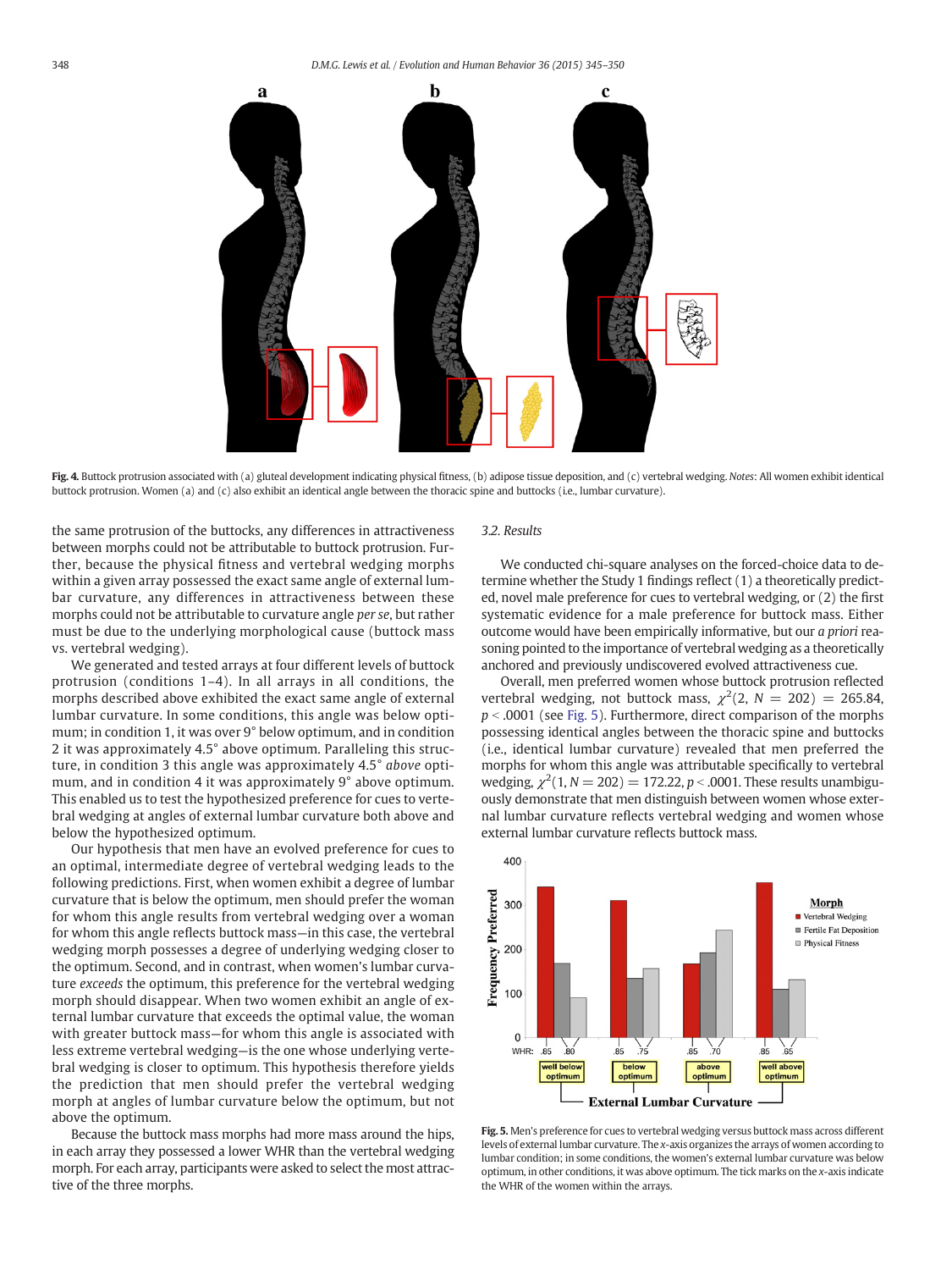However, our theoretically anchored reasoning did not point toward a simple main effect; rather, our hypothesis suggested that men's preference for cues to vertebral wedging should depend on women's degree of external lumbar curvature. Consistent with these expectations, men's preference for vertebral wedging varied as function of the women's angle of external lumbar curvature  $[morph \times condition$  interaction:  $\chi^2(6, N = 202) = 182.82, p < .0001$  [\(Fig. 5](#page-3-0)). When the photographic arrays depicted women with below-optimal levels of lumbar curvature (conditions 1 and 2), men preferred women whose external lumbar curvature reflected underlying vertebral wedging over women whose (identical) external lumbar curvature reflected greater buttock mass [condition 1:  $\chi^2(1, N = 202) = 144.83$ ,  $p < .0001$ ; condition 2:  $\chi^2(1, N = 1202)$  $N = 202$ ) = 51.23, p < .0001]. However, in condition 3, in which the morphs exhibited above-optimal levels of external lumbar curvature, the preference for the vertebral wedging morph disappeared. At these above-optimal levels of lumbar curvature, men preferred the morph with greater buttock mass—the morph whose underlying vertebral wedging was closer to the optimum,  $\chi^2(1, N = 202) = 14.02$ ,  $p < .001$ . Unexpectedly, when women exhibited angles of lumbar curvature more drastically above the optimum, the data showed a return to the pattern we observed at below-optimal levels [condition 4:  $\chi^2(1, N = 202) = 105.66, p < .0001$ . We discuss this unpredicted finding below.

### 3.3. Discussion

These results show that men's preference for lumbar curvature is unequivocally not a by-product of a preference for buttock mass. Men (1) discriminate between women whose external lumbar curvature reflects vertebral wedging and those whose (identical) curvature reflects buttock mass, (2) prefer women with greater vertebral wedging over women with greater buttock mass at sub-optimal levels of lumbar curvature—when the former's underlying spinal structures are closer to the optimum, and (3) exhibit the expected reversal of this preference at certain angles of lumbar curvature above optimum.

Along with these theoretically expected findings came an unexpected observation: men appear to prefer women with greater vertebral wedging at angles of lumbar curvature drastically above the optimum. We interpret this finding as an *anti*-preference, and we think at least two distinct causes may be responsible for this phenomenon. In condition 4, the buttock mass morphs possessed less extreme vertebral wedging than the wedging morphs, but the relative benefits of this slightly reduced vertebral wedging may not offset the costs of the buttock mass morphs' excessively low WHR and extreme degree of buttock mass. That is, the buttock-mass morphs in condition 4 may have exhibited cues to the adaptive problems of both (1) excessive lumbar curvature and (2) excess lower body mass and a below-optimal WHR.

This second cluster of adaptive problems is associated with multiple fitness-related costs. Extreme accumulation of adipose tissue puts individuals at risk for obesity-related fitness costs [\(Friedman, 2009\)](#page-5-0), and a WHR below 0.7 is associated with increased likelihood of hip fracture [\(Faulkner et al., 1993; Frisoli et al., 2005\)](#page-5-0). In light of previous research showing that men are less attracted to women with WHRs below 0.7 (e.g., [Marlowe & Wetsman, 2001; Streeter & McBurney, 2003\)](#page-5-0), and our Study 1 finding that men are less attracted to women with angles of lumbar curvature that deviate from optimum, it may not be plausible to interpret the disappearance of men's preference for the buttock mass morphs in condition 4 as reflecting a male preference for angles of lumbar curvature well above optimal values. Rather, we suggest that men's shunning of the buttock mass morphs in condition 4 likely reflects an anti-preference for women exhibiting cues to both above-optimum lumbar curvature and a sub-optimal WHR.

For now, it appears reasonable to conclude that men's preference for lumbar curvature is not a by-product of a preference for greater buttock mass. Across all four conditions, men discriminated between women whose lumbar curvature reflected greater vertebral wedging and

women whose curvature reflected greater buttock mass. In all conditions but one, men preferred the women whose lumbar curvature was closer to optimum. This included (1) preferring women exhibiting cues to greater underlying vertebral curvature in conditions in which the women exhibited below-optimal levels of curvature, and (2) preferring cues to less underlying vertebral wedging in condition 3, when the women exhibited above-optimal levels of curvature. Moreover, the fact that men's preference for cues to greater vertebral wedging prevailed in both of the below-optimal conditions—despite the WHR advantage of the women with greater buttock mass —is a striking indicator of the robustness of this preference.

# 4. General discussion

The convergent results from these independent studies reveal a strong fit between observed standards of attractiveness and a priori predictions based on selective pressures operating during hominin evolution. These tests suggest that selection fashioned not only spinal structures in women for solving pregnancy-related challenges, but also attendant psychological adaptations in men for assessing female physical attractiveness on the basis of these structures.

#### 4.1. A preference for "averageness"?

Our hypothesis about men's preference for "intermediate" lumbar curvature was driven by a priori reasoning, anchored in the adaptive problems posed to ancestral women by hypolordosis and hyperlordosis. The countervailing fitness threats of insufficient and excessive lumbar curvature would have created stabilizing selection on women's spines favoring an intermediate optimum between hypolordosis and hyperlordosis. Accordingly, we operationalized this theoretically optimal angle by reference to values identified in the orthopedic medical literature as posing these fitness-relevant threats.

Reproductive-aged women's mean angle of lumbar curvature may approximate this theoretically optimal angle of lumbar curvature, but framing men's preference merely as one for "average" values is only partially accurate<sup>4</sup> and, more importantly, it misses the central evolutionary reason for the preference.

Humans' distant ancestors did not have the vertebral wedging present in the modern female spine; the average among our primate ancestors was distinctly non-wedged ([Whitcome et al., 2007\)](#page-5-0). This is because, prior to bipedalism, selection would have penalized lumbar vertebral wedging; its biomechanical costs would not have been outweighed by fetal load-offsetting benefits.

The transition to bipedalism introduced novel selective pressures that favored (a) female lumbar vertebral wedging and (b) male mate preferences for women exhibiting cues to such wedging. Precisely because of this dual (natural and sexual) selective advantage of vertebral wedging over the ancestral average, the new, wedged optimum gradually would have come to characterize the center of reproductive-aged women's distribution. Portraying men's preference as one for "average" values thus misses the central evolutionary reason underlying the preference.

Determining the nuances of the evolutionary history that led to modern humans' lumbar curvature awaits future research. At present, the results from these studies support the hypothesis that men possess theoretically anchored and previously undiscovered mate preferences for lumbar curvature, and that this reflects a preference for vertebral wedging, not buttock mass. Lumbar curvature thus represents an

 $^4\,$  The mean of reproductively viable women—but not all women—approximates the theoretical optimum. Pre-pubertal individuals exhibit angles of lumbar curvature more than 10° below optimum (Shefi[, Soudack, Konen, & Been, 2013\)](#page-5-0). If men's preference were based on an average prototype constructed during ontogeny, then the reduced angles to which they are exposed in their developmental cohort should contribute to the construction of this "average" and result in a preference that deviates from (1) the theoretical optimum, (2) the mean of reproductive-aged women, and (3) that observed in the current study.